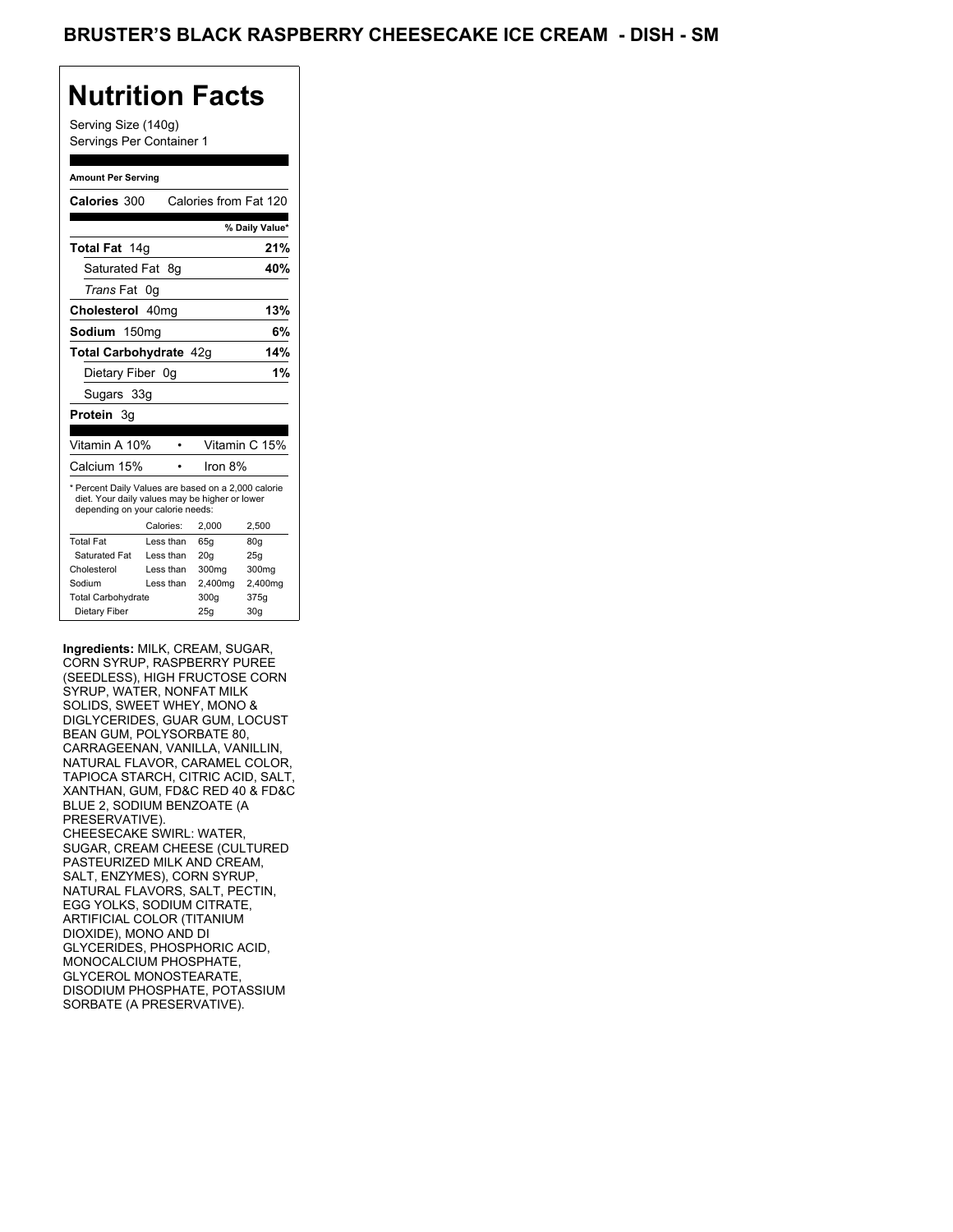Serving Size (280g) Servings Per Container 1

#### Amount Per Serving

| Calories 610                                                                                                                              |                  | Calories from Fat 240 |                |
|-------------------------------------------------------------------------------------------------------------------------------------------|------------------|-----------------------|----------------|
|                                                                                                                                           |                  |                       | % Daily Value* |
| Total Fat 27g                                                                                                                             |                  |                       | 42%            |
| Saturated Fat                                                                                                                             | 16q              |                       | 79%            |
| Trans Fat                                                                                                                                 | 0g               |                       |                |
| Cholesterol                                                                                                                               | 80 <sub>mq</sub> |                       | 27%            |
| Sodium 290mg                                                                                                                              |                  |                       | 12%            |
| Total Carbohydrate 84g                                                                                                                    |                  |                       | 28%            |
| Dietary Fiber <1q                                                                                                                         |                  |                       | 2%             |
| Sugars 66g                                                                                                                                |                  |                       |                |
| Protein 7q                                                                                                                                |                  |                       |                |
|                                                                                                                                           |                  |                       |                |
| Vitamin A 20%                                                                                                                             |                  |                       | Vitamin C 25%  |
| Calcium 25%                                                                                                                               |                  | lron 15%              |                |
| * Percent Daily Values are based on a 2,000 calorie<br>diet. Your daily values may be higher or lower<br>depending on your calorie needs: |                  |                       |                |
|                                                                                                                                           | Calories:        | 2.000                 | 2,500          |
| <b>Total Fat</b>                                                                                                                          | Less than        | 65q                   | 80q            |
| Saturated Fat                                                                                                                             | Less than        | 20q                   | 25q            |
| Cholesterol                                                                                                                               | Less than        | 300mg                 | 300mg          |
| Sodium                                                                                                                                    | Less than        | 2,400mg               | 2,400mg        |
| <b>Total Carbohydrate</b>                                                                                                                 |                  | 300g                  | 375g           |
| Dietary Fiber                                                                                                                             |                  | 25q                   | 30q            |

Ingredients: MILK, CREAM, SUGAR, CORN SYRUP, RASPBERRY PUREE (SEEDLESS), HIGH FRUCTOSE CORN SYRUP, WATER, NONFAT MILK SOLIDS, SWEET WHEY, MONO & DIGLYCERIDES, GUAR GUM, LOCUST BEAN GUM, POLYSORBATE 80, CARRAGEENAN, VANILLA, VANILLIN, NATURAL FLAVOR, CARAMEL COLOR, TAPIOCA STARCH, CITRIC ACID, SALT, XANTHAN, GUM, FD&C RED 40 & FD&C BLUE 2, SODIUM BENZOATE (A PRESERVATIVE). CHEESECAKE SWIRL: WATER, SUGAR, CREAM CHEESE (CULTURED PASTEURIZED MILK AND CREAM, SALT, ENZYMES), CORN SYRUP, NATURAL FLAVORS, SALT, PECTIN, EGG YOLKS, SODIUM CITRATE, ARTIFICIAL COLOR (TITANIUM DIOXIDE), MONO AND DI GLYCERIDES, PHOSPHORIC ACID, MONOCALCIUM PHOSPHATE, GLYCEROL MONOSTEARATE, DISODIUM PHOSPHATE, POTASSIUM SORBATE (A PRESERVATIVE).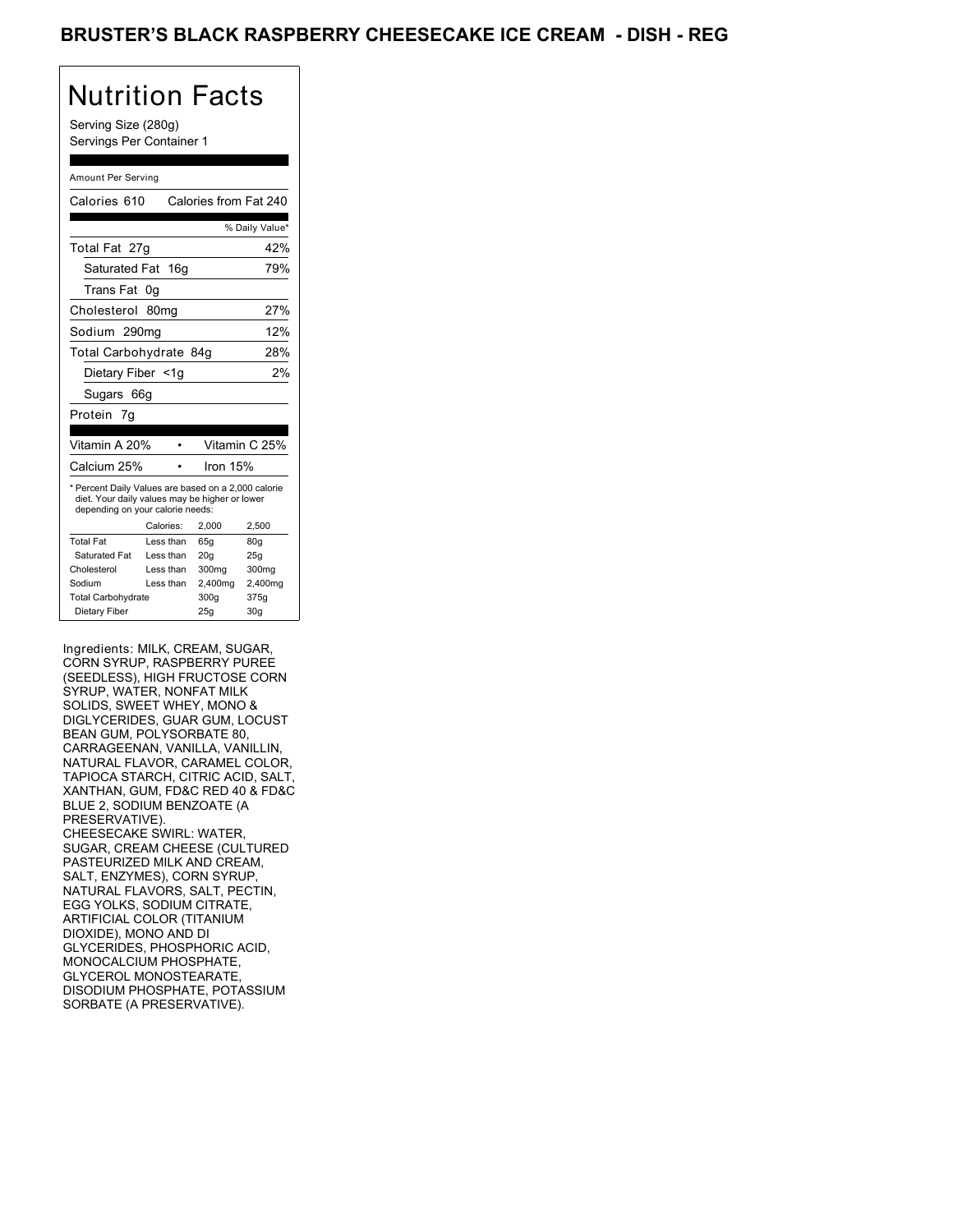Serving Size (153g) Servings Per Container 1

#### Amount Per Serving

| Calories 360                                                 |    | Calories from Fat 120 |                |       |
|--------------------------------------------------------------|----|-----------------------|----------------|-------|
|                                                              |    |                       | % Daily Value* |       |
| Total Fat 14g                                                |    |                       |                | 21%   |
| Saturated Fat 8g                                             |    |                       |                | 40%   |
| Trans Fat 0g                                                 |    |                       |                |       |
| Cholesterol 40mg                                             |    |                       |                | 13%   |
| Sodium 170mg                                                 |    |                       |                | 7%    |
| Total Carbohydrate 54g                                       |    |                       |                | 18%   |
| Dietary Fiber                                                | 0a |                       |                | $1\%$ |
| Sugars 36g                                                   |    |                       |                |       |
| Protein 4q                                                   |    |                       |                |       |
| Vitamin A 10%                                                |    |                       | Vitamin C 15%  |       |
| Calcium 15%                                                  |    |                       | Iron $10%$     |       |
| * Percent Daily Values are based on a 2,000 calorie<br>diet. |    |                       |                |       |

Ingredients: MILK, CREAM, SUGAR, CORN SYRUP, RASPBERRY PUREE (SEEDLESS), HIGH FRUCTOSE CORN SYRUP, WATER, NONFAT MILK SOLIDS, SWEET WHEY, MONO & DIGLYCERIDES, GUAR GUM, LOCUST BEAN GUM, POLYSORBATE 80, CARRAGEENAN, VANILLA, VANILLIN, NATURAL FLAVOR, CARAMEL COLOR, TAPIOCA STARCH, CITRIC ACID, SALT, XANTHAN, GUM, FD&C RED 40 & FD&C BLUE 2, SODIUM BENZOATE (A PRESERVATIVE). CHEESECAKE SWIRL: WATER, SUGAR, CREAM CHEESE (CULTURED PASTEURIZED MILK AND CREAM, SALT, ENZYMES), CORN SYRUP, NATURAL FLAVORS, SALT, PECTIN, EGG YOLKS, SODIUM CITRATE, ARTIFICIAL COLOR (TITANIUM DIOXIDE), MONO AND DI GLYCERIDES, PHOSPHORIC ACID, MONOCALCIUM PHOSPHATE, GLYCEROL MONOSTEARATE, DISODIUM PHOSPHATE, POTASSIUM SORBATE (A PRESERVATIVE). SUGAR CONE: ENRICHED WHEAT FLOUR (ENRICHED WITH NIACIN, REDUCED IRON, THIAMIN MONONITRATE, RIBOFLAVIN, FOLIC ACID), TAPIOCA FLOUR, SUGAR, VEGETABLE SHORTENING (SOYBEAN AND/OR CANOLA OIL, MODIFIED PALM OIL, SOY LECITHIN, AND/OR PARTIALLY HYDROGENATED SOYBEAN OIL), OAT FIBER AND/OR VEGETABLE FIBER, SALT, CARAMEL COLOR, ARTIFICIAL FLAVOR, SOY LECITHIN.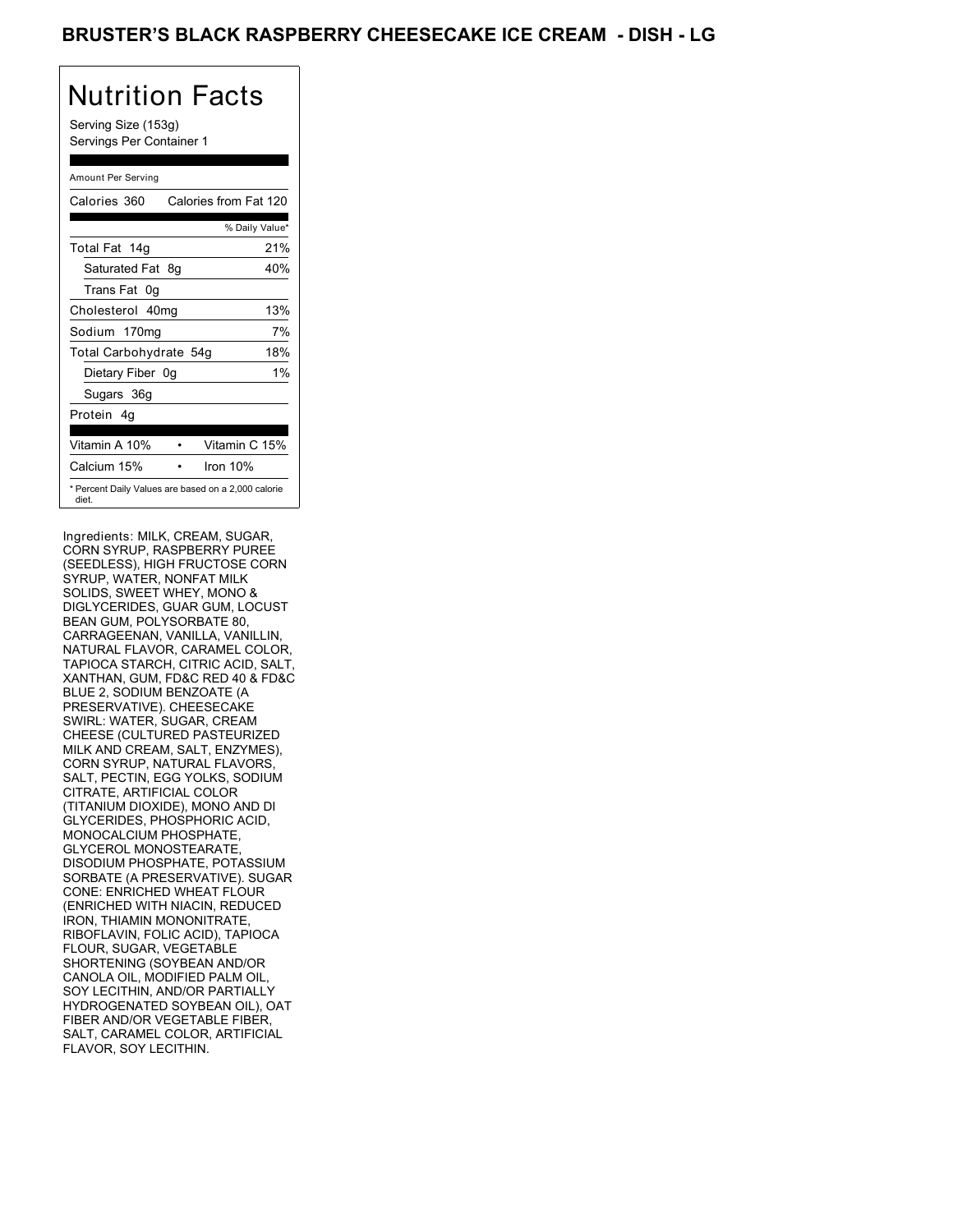Serving Size (223g) Servings Per Container 1

#### Amount Per Serving

| Calories 510           | Calories from Fat 190                               |
|------------------------|-----------------------------------------------------|
|                        | % Daily Value*                                      |
| Total Fat 21g          | 32%                                                 |
| Saturated Fat 12g      | 60%                                                 |
| Trans Fat 0q           |                                                     |
| Cholesterol 60mg       | 20%                                                 |
| Sodium 240mg           | 10%                                                 |
| Total Carbohydrate 75g | 25%                                                 |
| Dietary Fiber 0g       | 2%                                                  |
| Sugars 53g             |                                                     |
| Protein 6q             |                                                     |
| Vitamin A 15%          | Vitamin C 20%                                       |
| Calcium 20%            | Iron $15%$                                          |
| diet.                  | * Percent Daily Values are based on a 2,000 calorie |

Ingredients: MILK, CREAM, SUGAR, CORN SYRUP, RASPBERRY PUREE (SEEDLESS), HIGH FRUCTOSE CORN SYRUP, WATER, NONFAT MILK SOLIDS, SWEET WHEY, MONO & DIGLYCERIDES, GUAR GUM, LOCUST BEAN GUM, POLYSORBATE 80, CARRAGEENAN, VANILLA, VANILLIN, NATURAL FLAVOR, CARAMEL COLOR, TAPIOCA STARCH, CITRIC ACID, SALT, XANTHAN, GUM, FD&C RED 40 & FD&C BLUE 2, SODIUM BENZOATE (A PRESERVATIVE). CHEESECAKE SWIRL: WATER, SUGAR, CREAM CHEESE (CULTURED PASTEURIZED MILK AND CREAM, SALT, ENZYMES), CORN SYRUP, NATURAL FLAVORS, SALT, PECTIN, EGG YOLKS, SODIUM CITRATE, ARTIFICIAL COLOR (TITANIUM DIOXIDE), MONO AND DI GLYCERIDES, PHOSPHORIC ACID, MONOCALCIUM PHOSPHATE, GLYCEROL MONOSTEARATE, DISODIUM PHOSPHATE, POTASSIUM SORBATE (A PRESERVATIVE). SUGAR CONE: ENRICHED WHEAT FLOUR (ENRICHED WITH NIACIN, REDUCED IRON, THIAMIN MONONITRATE, RIBOFLAVIN, FOLIC ACID), TAPIOCA FLOUR, SUGAR, VEGETABLE SHORTENING (SOYBEAN AND/OR CANOLA OIL, MODIFIED PALM OIL, SOY LECITHIN, AND/OR PARTIALLY HYDROGENATED SOYBEAN OIL), OAT FIBER AND/OR VEGETABLE FIBER, SALT, CARAMEL COLOR, ARTIFICIAL FLAVOR, SOY LECITHIN.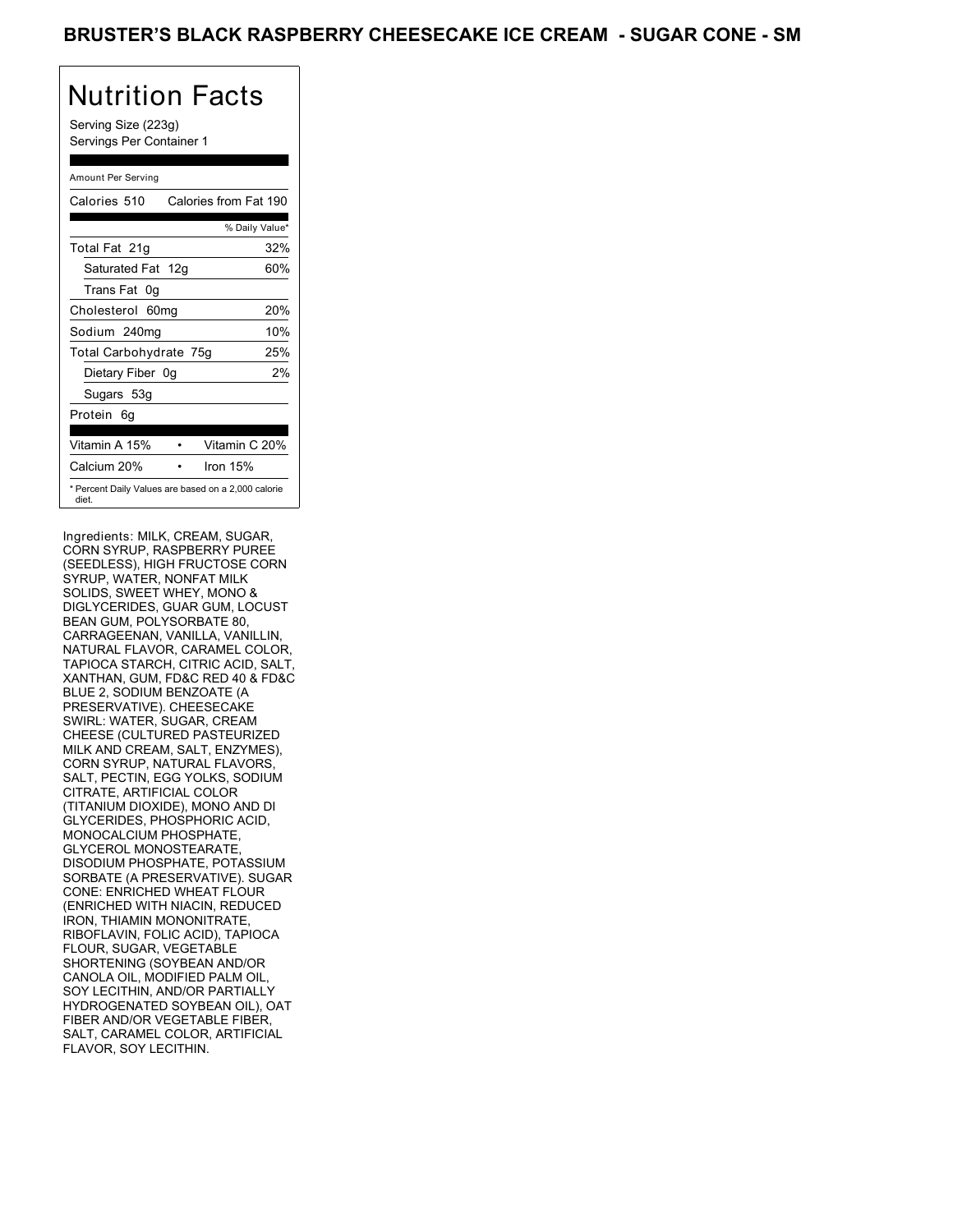Serving Size (293g) Servings Per Container 1

#### Amount Per Serving

| Calories 660                                                 | Calories from Fat 250 |                |
|--------------------------------------------------------------|-----------------------|----------------|
|                                                              |                       | % Daily Value* |
| Total Fat 27g                                                |                       | 42%            |
| Saturated Fat 16g                                            |                       | 79%            |
| Trans Fat 0q                                                 |                       |                |
| Cholesterol 80mg                                             |                       | 27%            |
| Sodium 310mg                                                 |                       | 13%            |
| Total Carbohydrate 96g                                       |                       | 32%            |
| Dietary Fiber <1g                                            |                       | 2%             |
| Sugars 69g                                                   |                       |                |
| Protein 7q                                                   |                       |                |
| Vitamin A 20%                                                | Vitamin C 25%         |                |
| Calcium 25%                                                  | Iron 15%              |                |
| * Percent Daily Values are based on a 2,000 calorie<br>diet. |                       |                |

Ingredients: MILK, CREAM, SUGAR, CORN SYRUP, RASPBERRY PUREE (SEEDLESS), HIGH FRUCTOSE CORN SYRUP, WATER, NONFAT MILK SOLIDS, SWEET WHEY, MONO & DIGLYCERIDES, GUAR GUM, LOCUST BEAN GUM, POLYSORBATE 80, CARRAGEENAN, VANILLA, VANILLIN, NATURAL FLAVOR, CARAMEL COLOR, TAPIOCA STARCH, CITRIC ACID, SALT, XANTHAN, GUM, FD&C RED 40 & FD&C BLUE 2, SODIUM BENZOATE (A PRESERVATIVE). CHEESECAKE SWIRL: WATER, SUGAR, CREAM CHEESE (CULTURED PASTEURIZED MILK AND CREAM, SALT, ENZYMES), CORN SYRUP, NATURAL FLAVORS, SALT, PECTIN, EGG YOLKS, SODIUM CITRATE, ARTIFICIAL COLOR (TITANIUM DIOXIDE), MONO AND DI GLYCERIDES, PHOSPHORIC ACID, MONOCALCIUM PHOSPHATE, GLYCEROL MONOSTEARATE, DISODIUM PHOSPHATE, POTASSIUM SORBATE (A PRESERVATIVE). SUGAR CONE: ENRICHED WHEAT FLOUR (ENRICHED WITH NIACIN, REDUCED IRON, THIAMIN MONONITRATE, RIBOFLAVIN, FOLIC ACID), TAPIOCA FLOUR, SUGAR, VEGETABLE SHORTENING (SOYBEAN AND/OR CANOLA OIL, MODIFIED PALM OIL, SOY LECITHIN, AND/OR PARTIALLY HYDROGENATED SOYBEAN OIL), OAT FIBER AND/OR VEGETABLE FIBER, SALT, CARAMEL COLOR, ARTIFICIAL FLAVOR, SOY LECITHIN.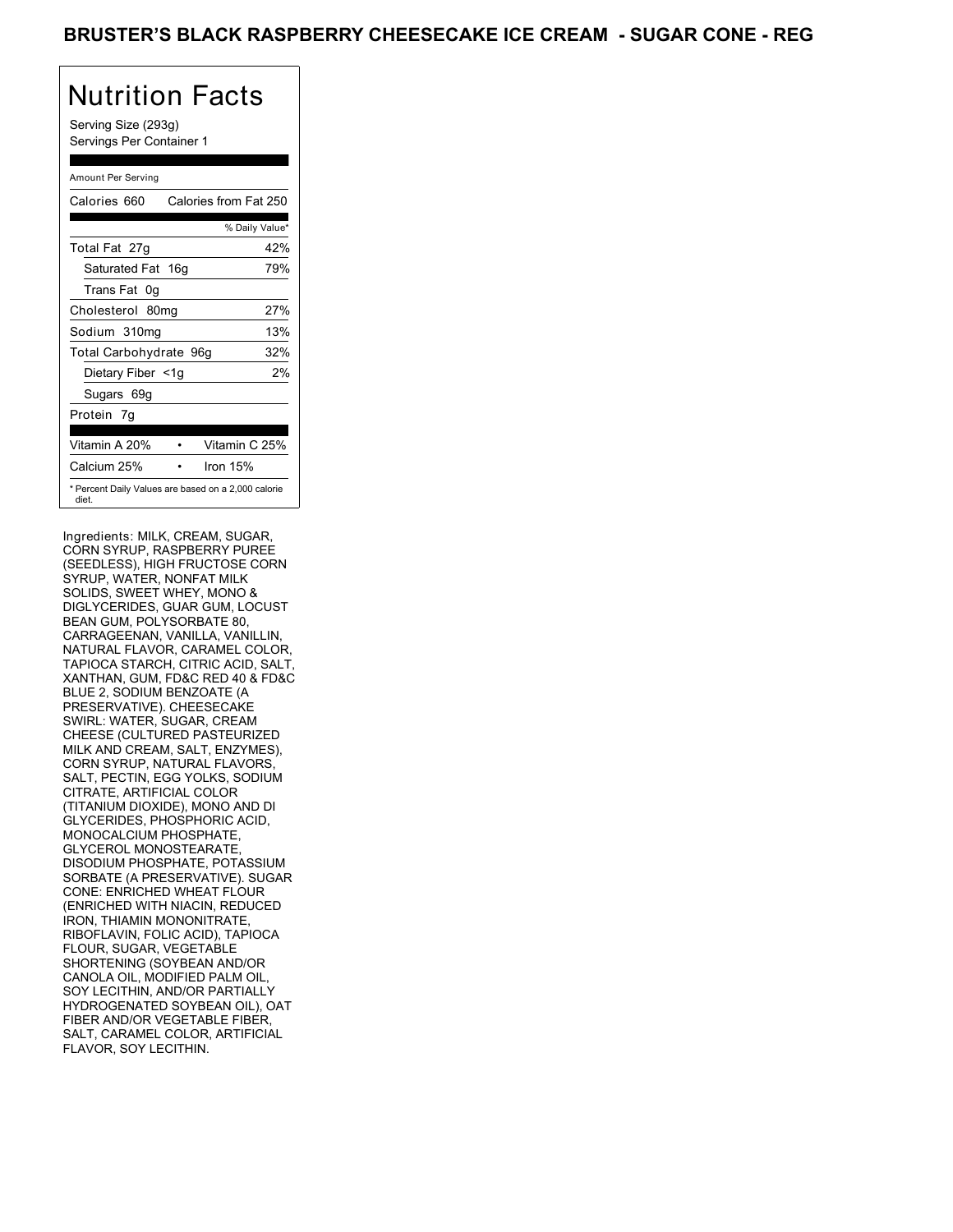Serving Size (146g) Servings Per Container 1

#### Amount Per Serving

| Calories 330                                                 |    | Calories from Fat 120 |                |       |
|--------------------------------------------------------------|----|-----------------------|----------------|-------|
|                                                              |    |                       | % Daily Value* |       |
| Total Fat 14g                                                |    |                       |                | 21%   |
| Saturated Fat 8g                                             |    |                       |                | 40%   |
| Trans Fat 0g                                                 |    |                       |                |       |
| Cholesterol 40mg                                             |    |                       |                | 13%   |
| Sodium 160mg                                                 |    |                       |                | 6%    |
| Total Carbohydrate 47g                                       |    |                       |                | 16%   |
| Dietary Fiber                                                | 0a |                       |                | $1\%$ |
| Sugars 33g                                                   |    |                       |                |       |
| Protein 4q                                                   |    |                       |                |       |
| Vitamin A 10%                                                |    |                       | Vitamin C 15%  |       |
| Calcium 15%                                                  |    |                       | Iron $10%$     |       |
| * Percent Daily Values are based on a 2,000 calorie<br>diet. |    |                       |                |       |

Ingredients: MILK, CREAM, SUGAR, CORN SYRUP, RASPBERRY PUREE (SEEDLESS), HIGH FRUCTOSE CORN SYRUP, WATER, NONFAT MILK SOLIDS, SWEET WHEY, MONO & DIGLYCERIDES, GUAR GUM, LOCUST BEAN GUM, POLYSORBATE 80, CARRAGEENAN, VANILLA, VANILLIN, NATURAL FLAVOR, CARAMEL COLOR, TAPIOCA STARCH, CITRIC ACID, SALT, XANTHAN, GUM, FD&C RED 40 & FD&C BLUE 2, SODIUM BENZOATE (A PRESERVATIVE). CHEESECAKE SWIRL: WATER, SUGAR, CREAM CHEESE (CULTURED PASTEURIZED MILK AND CREAM, SALT, ENZYMES), CORN SYRUP, NATURAL FLAVORS, SALT, PECTIN, EGG YOLKS, SODIUM CITRATE, ARTIFICIAL COLOR (TITANIUM DIOXIDE), MONO AND DI GLYCERIDES, PHOSPHORIC ACID, MONOCALCIUM PHOSPHATE, GLYCEROL MONOSTEARATE, DISODIUM PHOSPHATE, POTASSIUM SORBATE (A PRESERVATIVE). CAKE CONE: ENRICHED WHEAT FLOUR (ENRICHED WITH NIACIN, REDUCED IRON, THIAMIN MONONITRATE, RIBOFLAVIN, FOLIC ACID), TAPIOCA FLOUR, SUGAR, VEGETABLE OIL SHORTENING (SOYBEAN AND/OR CANOLA OIL, MODIFIED PALM OIL, SOY LECITHIN, AND/OR PARTIALLY HYDROGENATED SOYBEAN OIL), LEAVENING (SODIUM BICARBONATE, AMMONIUM BICARBONATE), SALT, NATURAL FLAVOR, ANNATTO (VEGETABLE COLOR).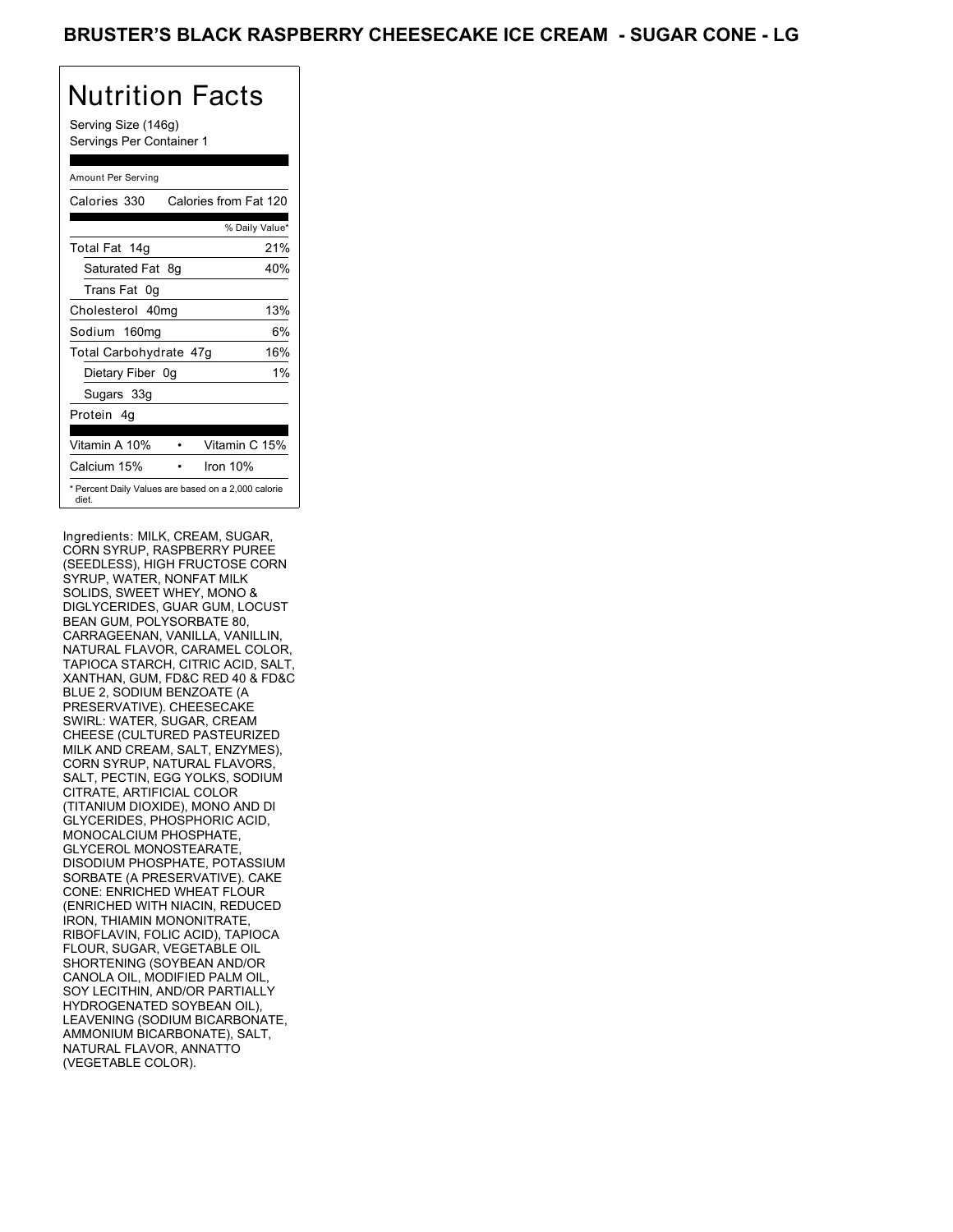Serving Size (216g) Servings Per Container 1

#### Amount Per Serving

| Calories 480                                                 | Calories from Fat 180 |                |     |
|--------------------------------------------------------------|-----------------------|----------------|-----|
|                                                              |                       | % Daily Value* |     |
| Total Fat 20g                                                |                       |                | 32% |
| Saturated Fat 12g                                            |                       |                | 60% |
| Trans Fat 0q                                                 |                       |                |     |
| Cholesterol 60mg                                             |                       |                | 20% |
| Sodium 230mg                                                 |                       |                | 9%  |
| Total Carbohydrate 68g                                       |                       |                | 23% |
| Dietary Fiber 0g                                             |                       |                | 2%  |
| Sugars 50g                                                   |                       |                |     |
| Protein 6q                                                   |                       |                |     |
| Vitamin A 15%                                                |                       | Vitamin C 20%  |     |
| Calcium 20%                                                  | Iron $15%$            |                |     |
| * Percent Daily Values are based on a 2,000 calorie<br>diet. |                       |                |     |

Ingredients: MILK, CREAM, SUGAR, CORN SYRUP, RASPBERRY PUREE (SEEDLESS), HIGH FRUCTOSE CORN SYRUP, WATER, NONFAT MILK SOLIDS, SWEET WHEY, MONO & DIGLYCERIDES, GUAR GUM, LOCUST BEAN GUM, POLYSORBATE 80, CARRAGEENAN, VANILLA, VANILLIN, NATURAL FLAVOR, CARAMEL COLOR, TAPIOCA STARCH, CITRIC ACID, SALT, XANTHAN, GUM, FD&C RED 40 & FD&C BLUE 2, SODIUM BENZOATE (A PRESERVATIVE). CHEESECAKE SWIRL: WATER, SUGAR, CREAM CHEESE (CULTURED PASTEURIZED MILK AND CREAM, SALT, ENZYMES), CORN SYRUP, NATURAL FLAVORS, SALT, PECTIN, EGG YOLKS, SODIUM CITRATE, ARTIFICIAL COLOR (TITANIUM DIOXIDE), MONO AND DI GLYCERIDES, PHOSPHORIC ACID, MONOCALCIUM PHOSPHATE, GLYCEROL MONOSTEARATE, DISODIUM PHOSPHATE, POTASSIUM SORBATE (A PRESERVATIVE). CAKE CONE: ENRICHED WHEAT FLOUR (ENRICHED WITH NIACIN, REDUCED IRON, THIAMIN MONONITRATE, RIBOFLAVIN, FOLIC ACID), TAPIOCA FLOUR, SUGAR, VEGETABLE OIL SHORTENING (SOYBEAN AND/OR CANOLA OIL, MODIFIED PALM OIL, SOY LECITHIN, AND/OR PARTIALLY HYDROGENATED SOYBEAN OIL), LEAVENING (SODIUM BICARBONATE, AMMONIUM BICARBONATE), SALT, NATURAL FLAVOR, ANNATTO (VEGETABLE COLOR).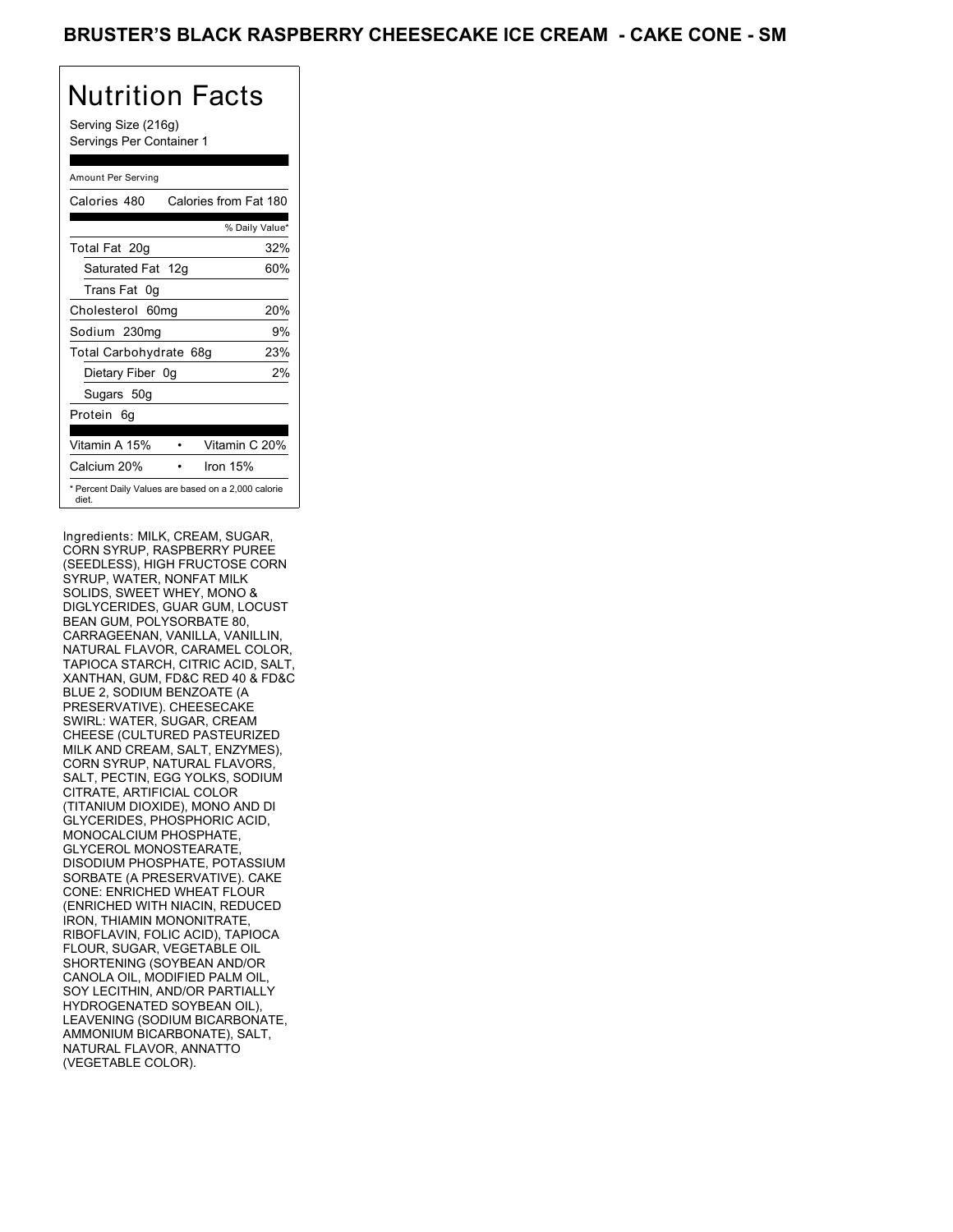Serving Size (286g) Servings Per Container 1

#### Amount Per Serving

| Calories 630                                                 | Calories from Fat 250 |     |
|--------------------------------------------------------------|-----------------------|-----|
|                                                              | % Daily Value*        |     |
| Total Fat 27g                                                |                       | 42% |
| Saturated Fat 16g                                            |                       | 79% |
| Trans Fat 0q                                                 |                       |     |
| Cholesterol 80mg                                             |                       | 27% |
| Sodium 300mg                                                 |                       | 13% |
| Total Carbohydrate 89g                                       |                       | 30% |
| Dietary Fiber <1g                                            |                       | 2%  |
| Sugars 66g                                                   |                       |     |
| Protein 7g                                                   |                       |     |
|                                                              |                       |     |
| Vitamin A 20%                                                | Vitamin C 25%         |     |
| Calcium 25%                                                  | Iron 15%              |     |
| * Percent Daily Values are based on a 2,000 calorie<br>diet. |                       |     |

Ingredients: MILK, CREAM, SUGAR, CORN SYRUP, RASPBERRY PUREE (SEEDLESS), HIGH FRUCTOSE CORN SYRUP, WATER, NONFAT MILK SOLIDS, SWEET WHEY, MONO & DIGLYCERIDES, GUAR GUM, LOCUST BEAN GUM, POLYSORBATE 80, CARRAGEENAN, VANILLA, VANILLIN, NATURAL FLAVOR, CARAMEL COLOR, TAPIOCA STARCH, CITRIC ACID, SALT, XANTHAN, GUM, FD&C RED 40 & FD&C BLUE 2, SODIUM BENZOATE (A PRESERVATIVE). CHEESECAKE SWIRL: WATER, SUGAR, CREAM CHEESE (CULTURED PASTEURIZED MILK AND CREAM, SALT, ENZYMES), CORN SYRUP, NATURAL FLAVORS, SALT, PECTIN, EGG YOLKS, SODIUM CITRATE, ARTIFICIAL COLOR (TITANIUM DIOXIDE), MONO AND DI GLYCERIDES, PHOSPHORIC ACID, MONOCALCIUM PHOSPHATE, GLYCEROL MONOSTEARATE, DISODIUM PHOSPHATE, POTASSIUM SORBATE (A PRESERVATIVE). CAKE CONE: ENRICHED WHEAT FLOUR (ENRICHED WITH NIACIN, REDUCED IRON, THIAMIN MONONITRATE, RIBOFLAVIN, FOLIC ACID), TAPIOCA FLOUR, SUGAR, VEGETABLE OIL SHORTENING (SOYBEAN AND/OR CANOLA OIL, MODIFIED PALM OIL, SOY LECITHIN, AND/OR PARTIALLY HYDROGENATED SOYBEAN OIL), LEAVENING (SODIUM BICARBONATE, AMMONIUM BICARBONATE), SALT, NATURAL FLAVOR, ANNATTO (VEGETABLE COLOR).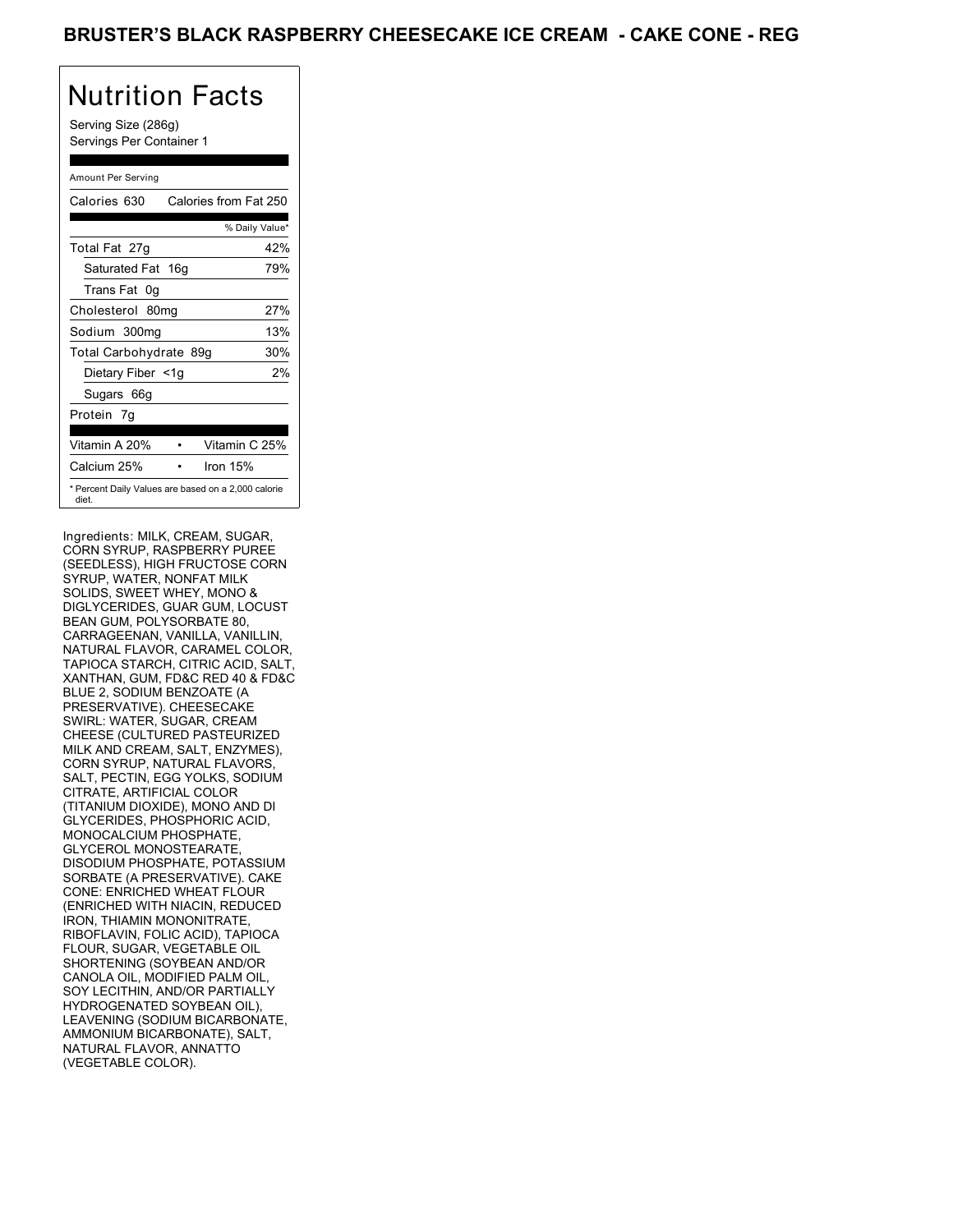Serving Size (170g) Servings Per Container 1

#### Amount Per Serving

| Calories 430           | Calories from Fat 150                               |  |
|------------------------|-----------------------------------------------------|--|
|                        | % Daily Value*                                      |  |
| Total Fat 17g          | 26%                                                 |  |
| Saturated Fat 9g       | 44%                                                 |  |
| Trans Fat 0q           |                                                     |  |
| Cholesterol 50mg       | 16%                                                 |  |
| Sodium 150mg           | 6%                                                  |  |
| Total Carbohydrate 65g | 22%                                                 |  |
| Dietary Fiber 0g       | $1\%$                                               |  |
| Sugars 43g             |                                                     |  |
| Protein 5q             |                                                     |  |
| Vitamin A 10%          | Vitamin C 15%                                       |  |
| Calcium 15%            | Iron 10%                                            |  |
| diet.                  | * Percent Daily Values are based on a 2,000 calorie |  |

Ingredients: MILK, CREAM, SUGAR, CORN SYRUP, RASPBERRY PUREE (SEEDLESS), HIGH FRUCTOSE CORN SYRUP, WATER, NONFAT MILK SOLIDS, SWEET WHEY, MONO & DIGLYCERIDES, GUAR GUM, LOCUST BEAN GUM, POLYSORBATE 80, CARRAGEENAN, VANILLA, VANILLIN, NATURAL FLAVOR, CARAMEL COLOR, TAPIOCA STARCH, CITRIC ACID, SALT, XANTHAN, GUM, FD&C RED 40 & FD&C BLUE 2, SODIUM BENZOATE (A PRESERVATIVE). CHEESECAKE SWIRL: WATER, SUGAR, CREAM CHEESE (CULTURED PASTEURIZED MILK AND CREAM, SALT, ENZYMES), CORN SYRUP, NATURAL FLAVORS, SALT, PECTIN, EGG YOLKS, SODIUM CITRATE, ARTIFICIAL COLOR (TITANIUM DIOXIDE), MONO AND DI GLYCERIDES, PHOSPHORIC ACID, MONOCALCIUM PHOSPHATE, GLYCEROL MONOSTEARATE, DISODIUM PHOSPHATE, POTASSIUM SORBATE (A PRESERVATIVE).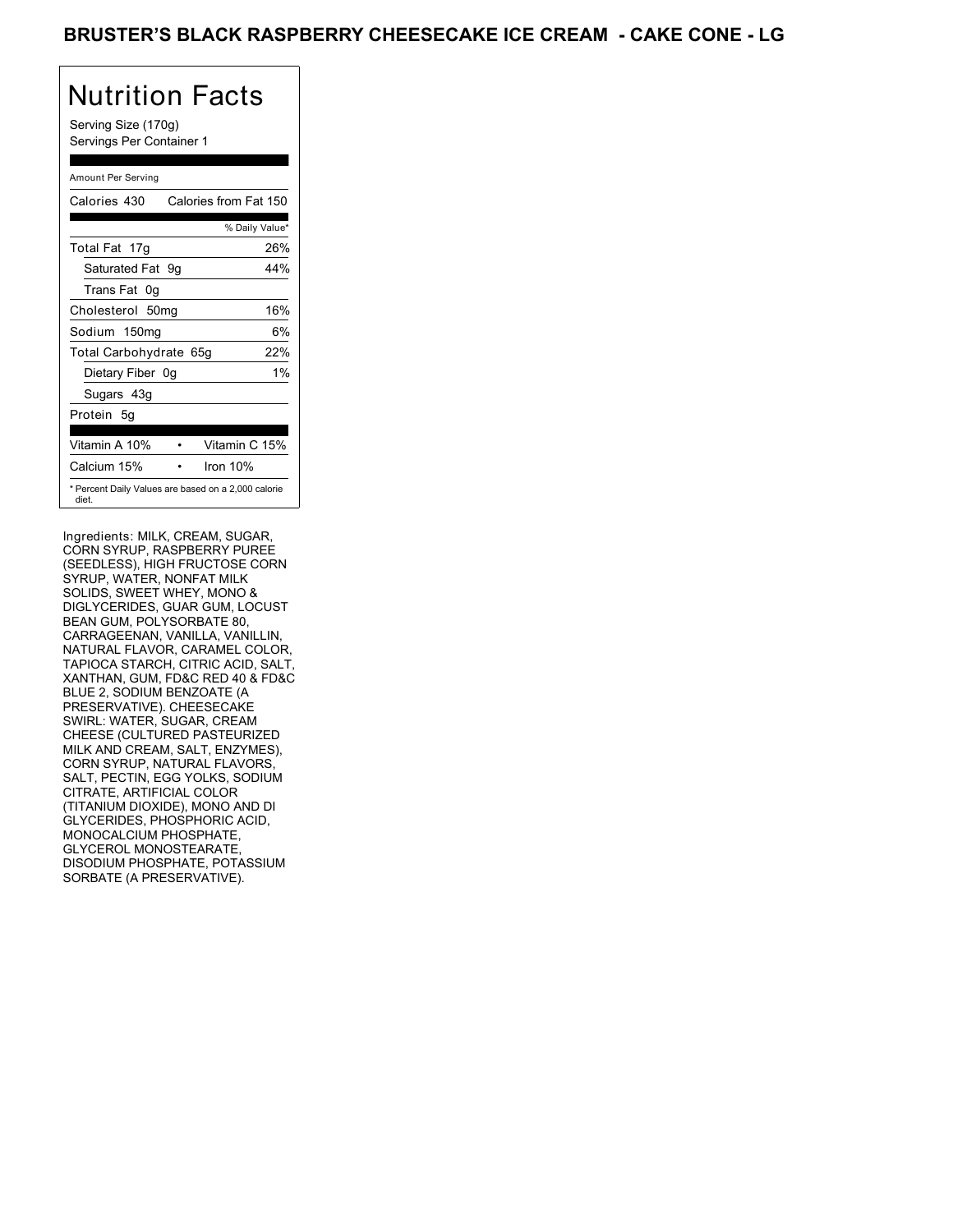Serving Size (240g) Servings Per Container 1

#### Amount Per Serving

| Calories 580           | Calories from Fat 210                               |
|------------------------|-----------------------------------------------------|
|                        | % Daily Value*                                      |
| Total Fat 24g          | 36%                                                 |
| Saturated Fat 13g      | 63%                                                 |
| Trans Fat 0g           |                                                     |
| Cholesterol 70mg       | 23%                                                 |
| Sodium 220mg           | 9%                                                  |
| Total Carbohydrate 86g | 29%                                                 |
| Dietary Fiber 0g       | 2%                                                  |
| Sugars 60g             |                                                     |
| Protein 7q             |                                                     |
| Vitamin A 15%          | Vitamin C 20%                                       |
| Calcium 20%            | Iron 15%                                            |
| diet.                  | * Percent Daily Values are based on a 2,000 calorie |

Ingredients: MILK, CREAM, SUGAR, CORN SYRUP, RASPBERRY PUREE (SEEDLESS), HIGH FRUCTOSE CORN SYRUP, WATER, NONFAT MILK SOLIDS, SWEET WHEY, MONO & DIGLYCERIDES, GUAR GUM, LOCUST BEAN GUM, POLYSORBATE 80, CARRAGEENAN, VANILLA, VANILLIN, NATURAL FLAVOR, CARAMEL COLOR, TAPIOCA STARCH, CITRIC ACID, SALT, XANTHAN, GUM, FD&C RED 40 & FD&C BLUE 2, SODIUM BENZOATE (A PRESERVATIVE). CHEESECAKE SWIRL: WATER, SUGAR, CREAM CHEESE (CULTURED PASTEURIZED MILK AND CREAM, SALT, ENZYMES), CORN SYRUP, NATURAL FLAVORS, SALT, PECTIN, EGG YOLKS, SODIUM CITRATE, ARTIFICIAL COLOR (TITANIUM DIOXIDE), MONO AND DI GLYCERIDES, PHOSPHORIC ACID, MONOCALCIUM PHOSPHATE, GLYCEROL MONOSTEARATE, DISODIUM PHOSPHATE, POTASSIUM SORBATE (A PRESERVATIVE).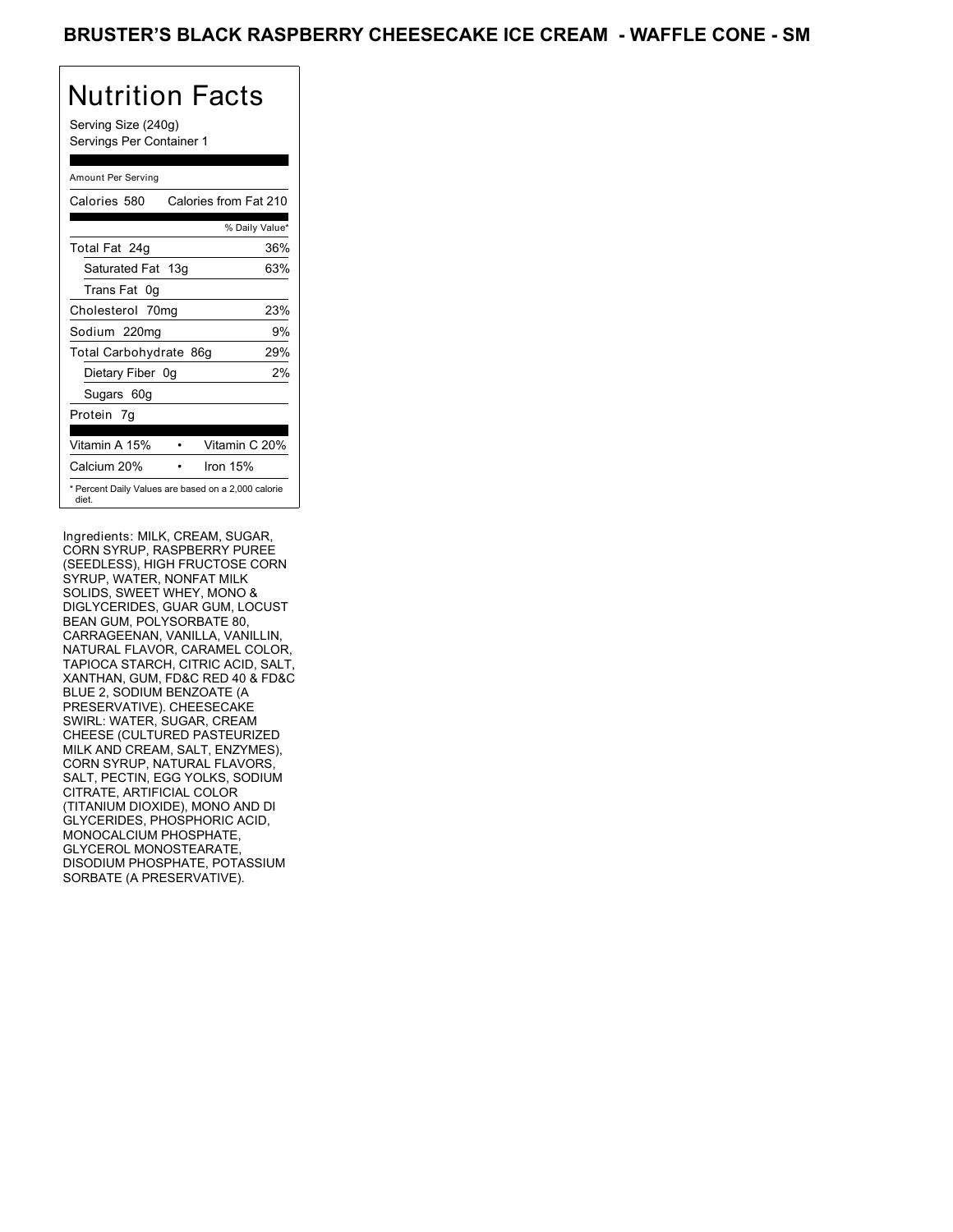Serving Size (310g) Servings Per Container 1

#### Amount Per Serving

| Calories 730                                                 | Calories from Fat 270 |     |
|--------------------------------------------------------------|-----------------------|-----|
|                                                              | % Daily Value*        |     |
| Total Fat 30g                                                |                       | 47% |
| Saturated Fat 17g                                            |                       | 83% |
| Trans Fat 0q                                                 |                       |     |
| Cholesterol 90mg                                             |                       | 29% |
| Sodium 290mg                                                 |                       | 12% |
| Total Carbohydrate 107g                                      |                       | 36% |
| Dietary Fiber <1g                                            |                       | 2%  |
| Sugars 77g                                                   |                       |     |
| Protein 8q                                                   |                       |     |
| Vitamin A 20%                                                | Vitamin C 25%         |     |
| Calcium 25%                                                  | Iron 20%              |     |
| * Percent Daily Values are based on a 2,000 calorie<br>diet. |                       |     |

Ingredients: MILK, CREAM, SUGAR, CORN SYRUP, RASPBERRY PUREE (SEEDLESS), HIGH FRUCTOSE CORN SYRUP, WATER, NONFAT MILK SOLIDS, SWEET WHEY, MONO & DIGLYCERIDES, GUAR GUM, LOCUST BEAN GUM, POLYSORBATE 80, CARRAGEENAN, VANILLA, VANILLIN, NATURAL FLAVOR, CARAMEL COLOR, TAPIOCA STARCH, CITRIC ACID, SALT, XANTHAN, GUM, FD&C RED 40 & FD&C BLUE 2, SODIUM BENZOATE (A PRESERVATIVE). CHEESECAKE SWIRL: WATER, SUGAR, CREAM CHEESE (CULTURED PASTEURIZED MILK AND CREAM, SALT, ENZYMES), CORN SYRUP, NATURAL FLAVORS, SALT, PECTIN, EGG YOLKS, SODIUM CITRATE, ARTIFICIAL COLOR (TITANIUM DIOXIDE), MONO AND DI GLYCERIDES, PHOSPHORIC ACID, MONOCALCIUM PHOSPHATE, GLYCEROL MONOSTEARATE, DISODIUM PHOSPHATE, POTASSIUM SORBATE (A PRESERVATIVE).